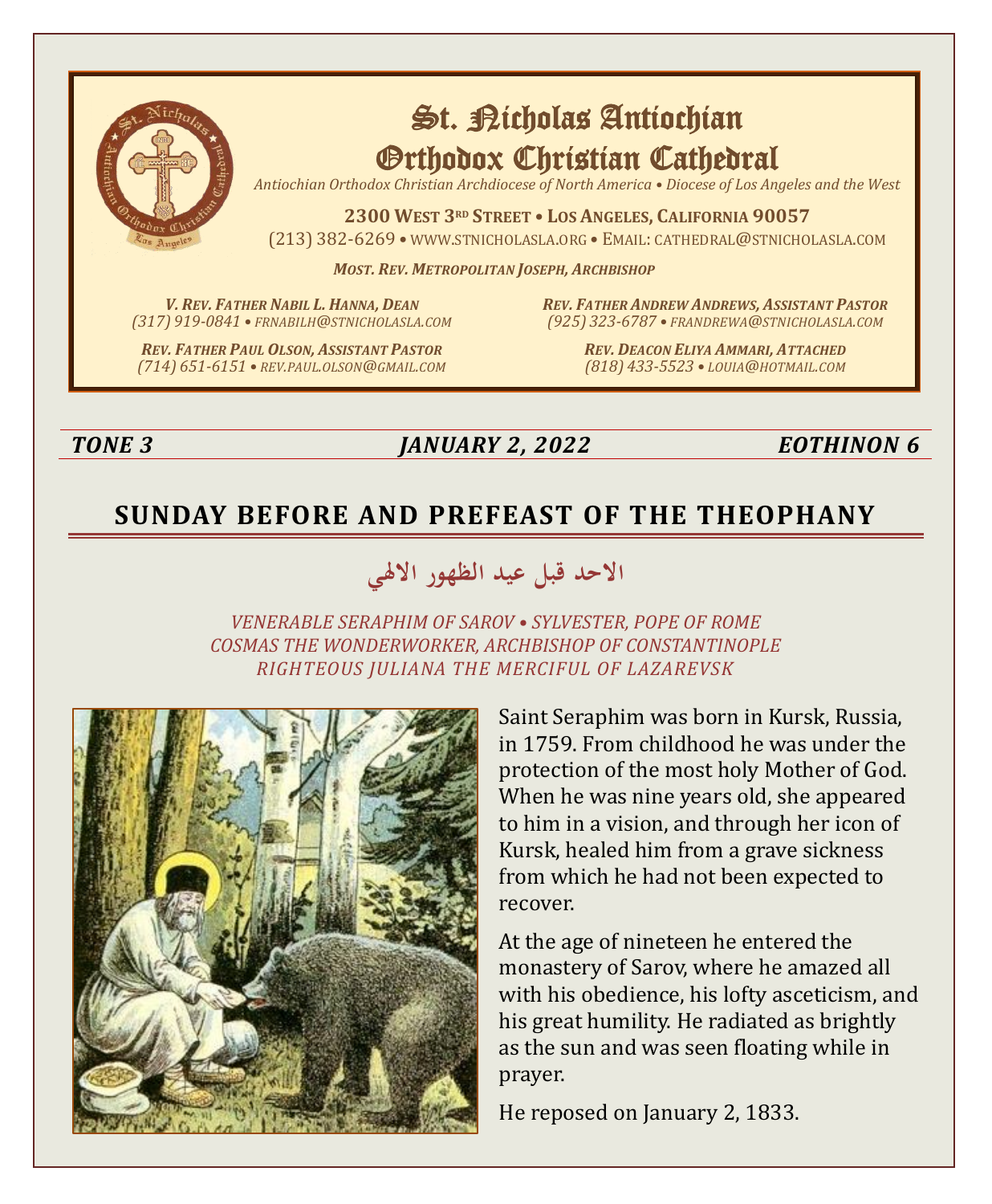# **Schedule of Regular Weekly Services**

| Sundays:   | Matins, 9:15 AM          |
|------------|--------------------------|
|            | Divine Liturgy, 10:30 AM |
| Saturdays: | Great Vespers, 6:00 PM   |

**Confession: After Saturday Vespers During Sunday Matins**



*See Calendar for Feast Days and Other Weekday Services Scheduled*

# **Order for Holy Communion**

Members of the Orthodox Church age seven and above must prepare for Holy Communion with a recent confession, prayer, fasting from all food and drink from midnight (unless a medical condition preclude it), being in church *before* the Epistle and Gospel readings, and being at peace with everyone.

As there are **NO CHURCH SCHOOL** classes today, children should sit with their parents and come to Communion with them. An usher will dismiss your row from the center aisle. Then return to your place by a side aisle for the prayers of thanksgiving and the final blessing and dismissal. Please let choir members pass when they come down for Communion.

# **A Warm Welcome to Our Guests**

We are glad you are worshipping with us. Please note that participation in **Holy Communion is limited to members of the Orthodox Church** in good standing, who have prepared with prayer, fasting and a recent confession.

For all others: though we cannot share Communion with you—since it is an expression of membership and full unity in faith—you are welcome to come forward after the dismissal, receive a blessing and partake of the blessed bread (from the large bowls). Please also sign our guest book and introduce yourself to Fr. Nabil or Fr. Andrew during coffee hour. You may inquire with them how you can become a member.

## **Coronavirus Precautions**

Please be aware that the Los Angeles County Health Department requires everyone to wear masks indoors, in all public places, *including in churches*.



# LI T U RGY VA R I AT I O N S

### **3RD ANTIPHON: TROPARION OF THE RESURRECTION (TONE 3)**

Let the heavens rejoice and the earth be glad, for the Lord hath done a mighty act with His own arm. He hath trampled down death by death, and become the first-born from the dead. He hath delivered us from the depths of Hades, granting the world the Great Mercy.

تَفْرِح السَّماويَّاتِ وتَبْتَهِجِ الأَرْضِيّات، لأَنَّ الرَّبَّ صَنَعَ عِزًّا  $\zeta$ ن  $\ddot{\phantom{0}}$ ر<br>ا **ئ**ر ت **ٔ** ة<br>أ ;ّ ِ ل بِساعِدِهِ، ووَطِئَ المؤتِ، وصارَ بِكْرَ الأمْواتِ، وأَنْقَذَنا ا*ل*م ر<br>ا ِ ب ر<br>ا ْ أ َ ِ ب مِنْ جَوْفِ الجَحيمِ، ومَنَحَ العالَمَ الرَّحْمَةَ العُظْمى.  $\left($  $\zeta$ ن َ <u>ٔ</u> .<br>.  $\ddot{\phantom{a}}$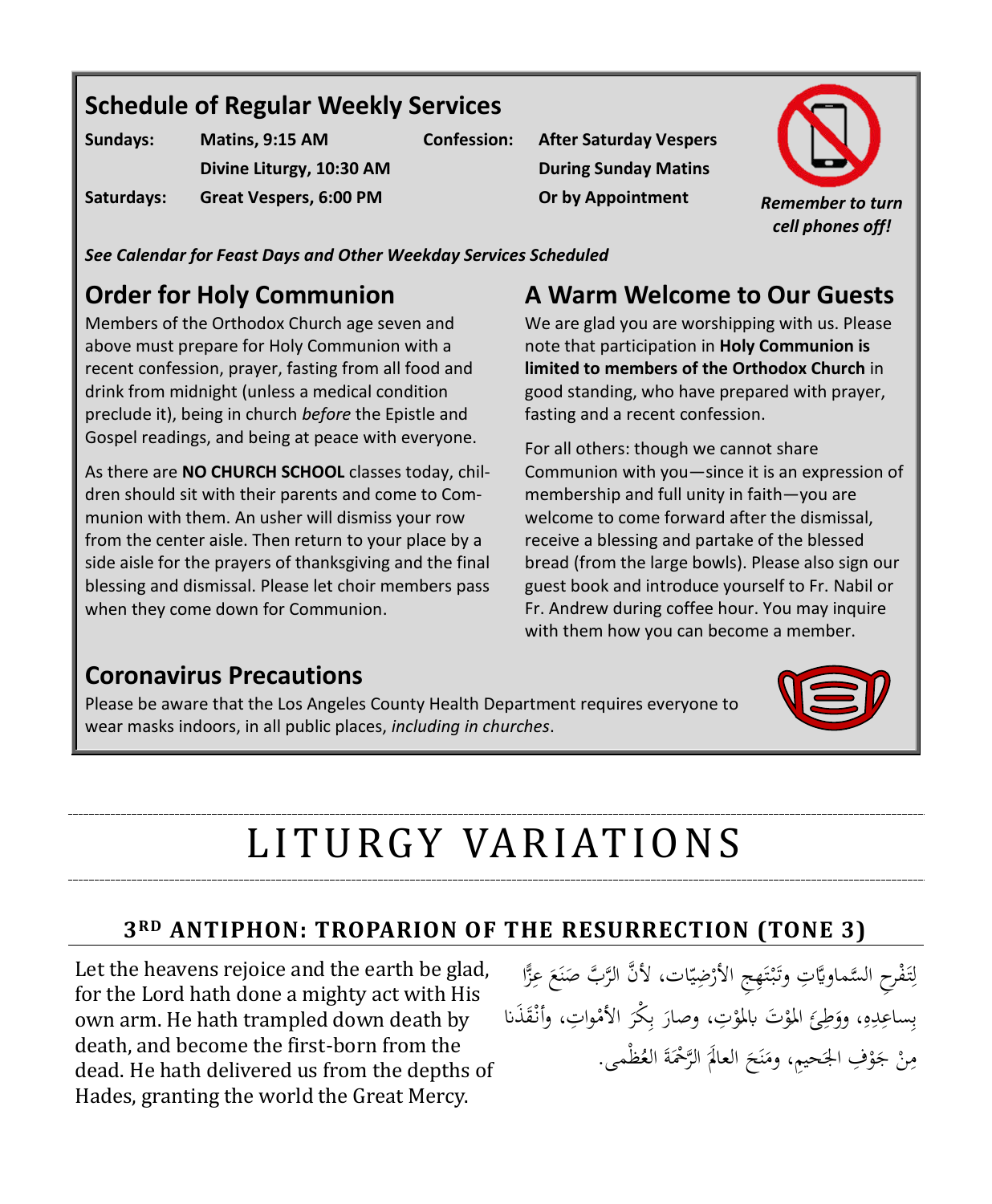### **Troparion of the Resurrection (Tone 3)**

Let the heavens rejoice....

### **Troparion of the Prefeast of the Theophany (Tone 4)**

Be thou ready, Zabulon; prepare thyself, O Nephthalim. River Jordan, stay thy course and skip for gladness to receive the Sovereign Master, Who cometh now to be baptized. O Adam, be thou glad with our first mother, Eve; hide not as ye did of old in Paradise. Seeing you naked, He hath appeared now to clothe you in the first robe again. Christ hath appeared, for He truly willeth to renew all creation.

اسْتَعِدّي يا زَبولونَ وتَحَيَّمي يا نَفْتاليم، وأنْتَ يا نَّفْرَ الأَرْدُنِّ قِفْ ِ ر<br>( ر<br>ا .<br>. .<br>م ن<br>يا َ ِ **ئ**ر ت **ـ** ر<br>: مُّسِكاً عَنْ جَرْيِكَ، واقْبَلِ السَّيِّدَ بِفَرَحٍ آتِياً لِيَعْتَمِدَ. إطْرَبْ يا<br>\* ِ ب ٍ<br>ا  $\ddot{\cdot}$ ر<br>أ **م**<br>. ت ْ  $\ddot{\phantom{0}}$ ِ<br>بَا أدمُ وابْتَهِجْ مَعَ الأُمِّ الأولى، ولا تُخْفِيا ذاتَكُما كَما احْتَفَيْتُما ت **∶** .<br>م ة<br>أ ِ<br>ق ِ  $\zeta$  $\mathbf{A}$ <u>֧֝</u> ة<br>أ ت <u>ٔ</u> <u>:</u> في الفِرْدَوْسِ قَديماً، لأَنَّهُ لَمَّا رَآكُما عُراةً، ظَهَرَ لِيُلْبِسَكُما الحُلَّةَ<br>. ر<br>أ ِ ة<br>م  $\ddot{\phantom{0}}$ ِ<br>ئا ل ر<br>. َ ر<br>ا ْ ا  $\ddot{\phantom{0}}$ الأُولى. المسيحُ ظَهَرَ مُريداً أنْ يُجَدِّدَ الخَليقَةَ كلَّها. أ  $\overline{a}$ ر<br>ا َ .<br>م

### **Troparion of St. Nicholas (Tone 4)**

The verity of your actions revealed you to your flock, a rule of faith, an icon of mildness, and teacher of abstinence, O Father Bishop Nicholas; wherefore by humility you have achieved exaltation and by poverty richness. Intercede with Christ our God to save our souls.

لَقَدْ أظْهَرَتْكَ أفْعالُ الحقِّ لِرَعِيَّتِكَ قانوناً للإيمانِ، وصورَةً ِ ي .<br>ر ِ<br>لہٰ ل ِ ت ر<br>. َ َ <u>بة</u> لْوَداعةِ، ومُعَلِّماً لِلإِمْساكِ، أَيُّها الأَبُ ورَئيسُ الكَهَنَةِ<br>. .<br>ا ن َ َ ِ ٳٚ َ **تة** َ ِ ل نيقولاوس. فَلِذَلِكَ أَحْرَزْتَ بالتَّواضُعِ الرِّفْعَة، وبالمسكَنَةِ الغِنى. ر<br>. ْ ِ ِ َ ِ ٍ<br>نه  $\ddot{\phantom{0}}$ َ ِ فَتَشَفَّعْ إلى المسيحِ الإلهِ أَنْ يُخَلِّصَ نفوسَنا. ٔ<br>ا ٳٚ أ ⊿<br>≀ **ٔ** ت َ

#### **Kontakion of the Prefeast of Theophany (Tone 4)**

On In the running waters of the Jordan River, إِنَّ الْمُجْمَّرِ الرَّبُّ فِي مَجَارِي الأُرْدُن، هَاتِفاً نُخْوَ يوحنَّا قَائِلاً: لا<br>on this dav the Lord of all crieth to Iohn: Be on this day the Lord of all crieth to John: Be not afraid and hesitate not to baptize Me, for I am come to save Adam, the first-formed man.

َ ِ ر<br>أ ر<br>ا بَّخْزَعْ مِنْ تَعْميدي، لأَنِّي أَتَيْتُ لأُخلِّصَ آدَمَ المجْبولَ أَوَّلاً. .<br>. َ <u>:</u> ٳٚ ي َ :<br>-ِم

لِتَفْرِحِ السَّماويَّاتِ....

ٌ<br>أ ِ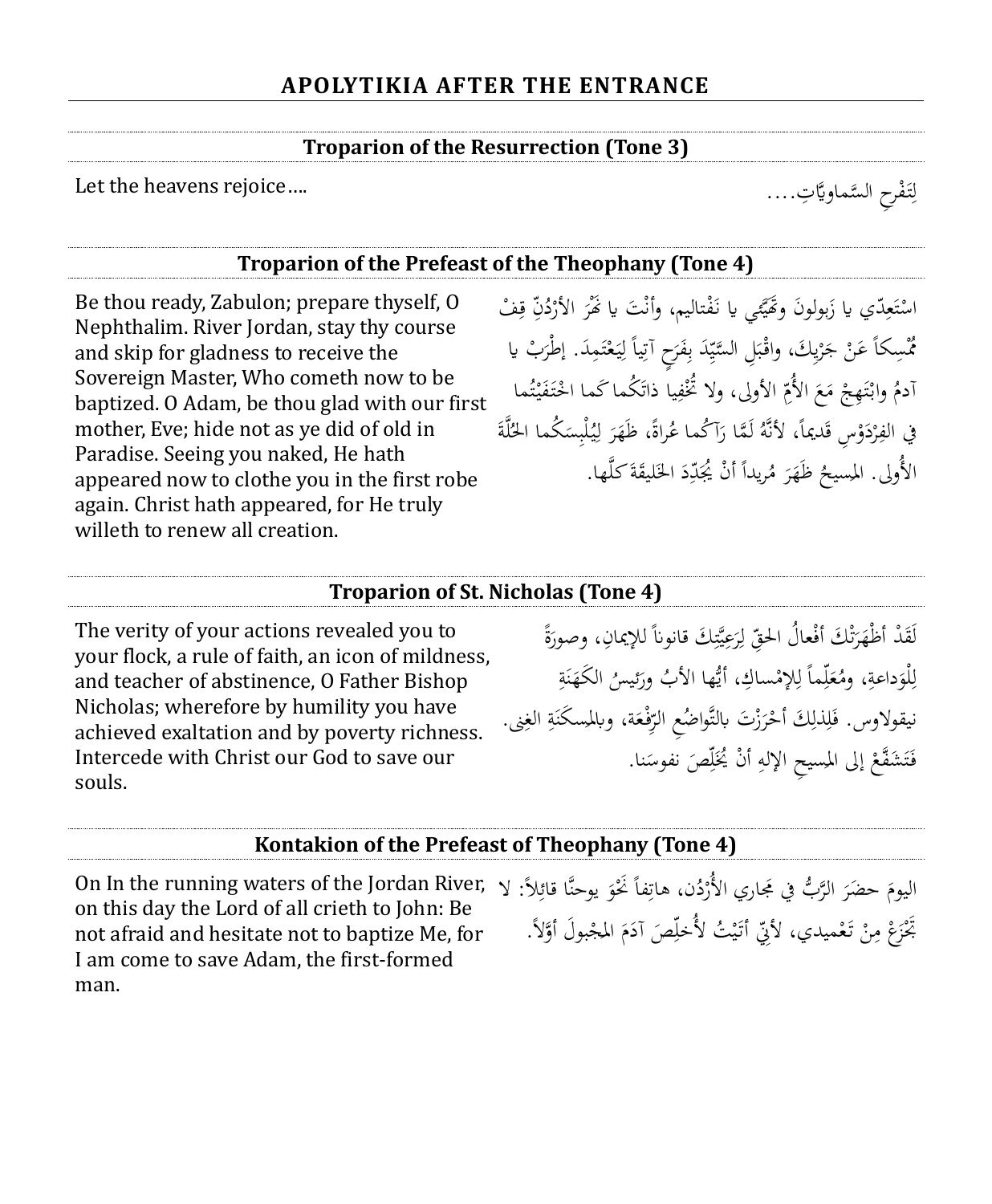### **THE SCRIPTURE LESSONS**

| Prokeimenon<br>(Psalm 27.9, 1 LXX; Tone 6)                                                                                                                                                                                                                                                                                                                                                      | بروكيمنن (اللحن ٢؛ مزمور ٢٧,٩، ١)                                                                                                                                                                                                                                                                                             |
|-------------------------------------------------------------------------------------------------------------------------------------------------------------------------------------------------------------------------------------------------------------------------------------------------------------------------------------------------------------------------------------------------|-------------------------------------------------------------------------------------------------------------------------------------------------------------------------------------------------------------------------------------------------------------------------------------------------------------------------------|
| O Lord, save your people and bless your in-<br>heritance.                                                                                                                                                                                                                                                                                                                                       | خلِّصْ يا رَبُّ شَعْبَكَ و باركْ ميراثَك.<br>إِلَيْكَ يا رِبُّ أَصْرُخُ إِلَهِي.                                                                                                                                                                                                                                              |
| Verse: To You, O Lord, have I cried, O my God.                                                                                                                                                                                                                                                                                                                                                  |                                                                                                                                                                                                                                                                                                                               |
| From St. Paul's Second Epistle to Timothy<br>(4.5-8; Sunday before Theophany)                                                                                                                                                                                                                                                                                                                   | فَصْلٌ مِنْ رسالةِ القديس بولس الثانِيَةِ إلى تيموثاوس<br>(6, 1-A؛ الأحد قبل الظهور الالهي)                                                                                                                                                                                                                                   |
| TIMOTHY, MY SON, always be steady, endure<br>suffering, do the work of an evangelist, fulfill<br>your ministry.                                                                                                                                                                                                                                                                                 | يا وَلَدي تيموثاوسَ، تَيَقَّظْ في كُلّ شَيْءٍ واحْتَمِل المِشَقَّاتِ،<br>واعْمَلْ عَمَلَ المُبِشِّر، وَأَوْفِ خِدْمَتَكَ. أَمَّا أنا فَقَدْ أُرِيقَ                                                                                                                                                                           |
| For I am already on the point of being<br>sacrificed; the time of my departure has<br>come. I have fought the good fight, I have<br>finished the race, I have kept the faith.<br>Henceforth there is laid up for me the crown<br>of righteousness, which the Lord, the<br>righteous Judge, will award to me on that<br>Day, and not only to me but also to all who<br>have loved his appearing. | السَّكيبُ عَلَيَّ ووَقْتُ انْحِلالي قَدِ اقْتَرَبَ. وقدْ جاهَدْتُ الجِهادَ<br>الحَسَنَ، وأَتْمَمْتُ شَوْطي، وحَفِظْتُ الإيمانَ. وإنَّما يَبقى مَحْفوظاً<br>لِي إِكْلِيلُ العَدْلِ الذي يَجْزِينِي بِهِ فِي ذَلِكَ الْيَوْمِ الرِّبُّ، الدَيَّانُ<br>العادِلُ، لا إِيَّايَ فَقَطْ، بَلْ جميعَ الذينَ يُحِبُّونَ ظُهورَه أيضاً. |

### **Holy Gospel according to St. Mark (1.1-8; Sunday before Theophany)**

THE BEGINNING OF THE GOSPEL OF JESUS CHRIST, the Son of God. As it is written in the prophets, "Behold, I send my messenger before thy face, who shall prepare thy way; the voice of one crying in the wilderness: Prepare the way of the Lord, make his paths straight." John the Baptizer appeared in the wilderness, preaching a baptism of repentance for the forgiveness of sins. And there went out to him all the country of Judea, and all the people of Jerusalem; and they were baptized by him in the river Jordan, confessing their sins. Now John was clothed with camel's hair, and had a leather girdle around his waist, and ate locusts and

مِنْ بِشارَةِ القِدّيسِ مرقس الإنْجيلِيِّ البَشيرِ والتلْميذِ الطاهِر **ِ ِ َ ب ْ ِ ِ )8-1.1؛ األحد قبل الظهور االهلي(** 

بَدْءُ إنجيلِ يَسوعَ المسيحِ ابنِ اللهِ كما هُوَ مَكتوبٌ في الأنبِياءِ ب<br>: َ ِ " نذا هاء ل رسِ ُ م لكي م َك أمام َجِه و ُ ّئ ه ُ َ َك ي َ َك طريق َّدام ُ ق . </sub> َ َ ٟ ي َ صَوْتُ صارِخٍ في البَرِّيَّةِ: أُعِدُّوا طَريقَ الرَّبِّ واجْعَلوا سُبُلَهُ  $\ddot{\phantom{0}}$ ہ<br>ا ي َ َ **ٔ** ة<br>م قَويمَةً."كان يوحنا يُعمِّدُ في البَرِّيّةِ ويَكرِزُ بمَعمودِيّةِ التَوبَةِ ا ِ<br>م ہ<br>ا ي ِ ٍ<br>نه ر<br>ي <u>ِ</u> <u>بة</u> با<br>. لِغُفرانِ الخَطايا. وَكَانَ يَخرُجُ إليْهِ جميعُ أهلِ بَلدِ اليَهوديةِ ِ **ٔ** ِ ب <u>بة</u>  $\ddot{\phantom{0}}$ َ وَأُورشليمَ فَيَعْتَمِدُونَ جميعُهُم مِنهُ فِي نَهْرِ الأَردنِّ، مُعتَرفينَ ت ْ  $\ddot{\phantom{0}}$ ِ ï ْ بِخَطاياهُمْ. وَكانَ يوحَنَّا يَلْبَسُ وَبَرَ الإِبِلِ وعلى حَقْوَيْهِ مِنطَقَةٌ ۚ<br>\* ِ یہ<br>: ر<br>ا َ ِ ِ اب<br>ا ي َ َ ِم∕ .<br>-مِنْ جِلْدٍ، ويأْكُلُ جَراداً وعَسَلاً بَرِّيًّا. وَكانَ يَكْرِزُ قائِلاً: إنَّهُ ِم∕ .<br>.  $\ddot{\phantom{0}}$ ب<br>: ب<br>: ي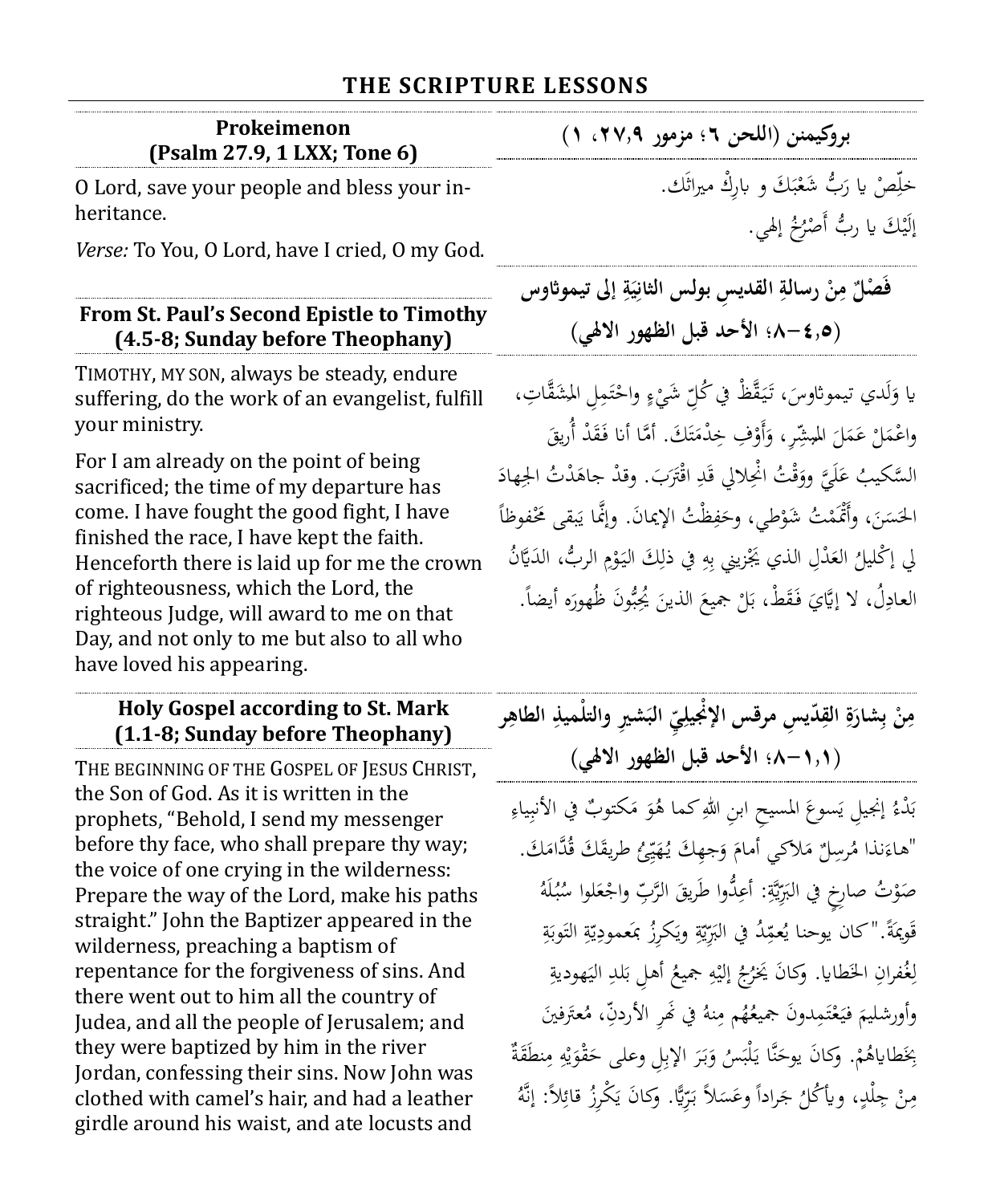wild honey. And he preached, saying, "After me comes He Who is mightier than I, the thong of Whose sandals I am not worthy to stoop down and untie. I have baptized you with water, but He will baptize you with the Holy Spirit."

يأتي بَعْدي مَنْ هُوَ أَقْوى مِنّي، وأنا لا أَسْتَحقُّ أَنْ أَنْحَنِيَ وأَحُلَّ َ <u>:</u>  $\overline{\phantom{a}}$ َ ;ّ ت **ٔ**  $\ddot{\phantom{0}}$  $\ddot{\phantom{0}}$ سَيْرَ حِذائِهِ. أنا عَمَّدتُكُمْ بالماءِ، وأمَّا هُوَ فيُعَمِدُّكُمْ بالروحِ .<br>ا ْ ِ ِ  $\frac{1}{2}$ ِ َ ْ َ القُدُس.

### **HOLY OBLATIONS AND PRAYER REQUESTS**

- By Ronald and Rose Samore, for the health of Rose's sister, Laila Ferris (undergoing surgery) and the health of the Samore, Rizk, Ferris, Haddad and Al Haddad families.
- By Nassif, Randa, Nour and Elias Shammaa, for the health of mother/grandmother Souad Chammaa, and in memory of Randa's mother Renee Azar (13 years departed), Randa's aunt Nawal Azar (12 years departed) and Nassif's father Elias I. Shammaa (10 years departed).
- By Wafa Daya Tarrab and daughters Nina and Sara, for the repose of mother/grandmother Adideh Lutfallah Bachour (in Syria; 3/9-day memorial).
- By the Bshara family: George, Mariam, Mark and Antonio.
- By Ehab, Rania, Sami, Selena and Anthony Dahabreh, for the health of Rania's father, Hani Tadros, and in memory of Ehab's mother, Nawal Hawatmeh Dahabreh.

*To offer Holy Oblations and Memorials please use the form at*  <https://stnicholasla.com/makeaprayerrequest> or call the Cathedral office by Wednesday*.* 

*Note that oblations must only list the following: 1. Names of those offering them, 2. Names of the living and the occasion, and 3. Names of the departed and how long departed.*

# A N N O U N CE M E N T S

### **PLEASE JOIN US FOR FELLOWSHIP AFTER LITURGY**

Following the dismissal and announcements, come forward for a blessing, then exit via the south (right side) doors, and join us in the Heritage Ballroom for refreshments.

*Please consider sponsoring a Coffee Hour after Liturgy. Bring whatever you would like to share—donuts, cookies, mini bagels, zaatar, etc. What we eat isn't as important as sharing the fellowship of our Cathedral Family. The Ladies Society will provide the coffee, coffee supplies and paper goods. Call/text Joujou George (562) 522-1322, or email her at* [ginageorge@verizon.net](mailto:ginageorge@verizon.net) *to reserve a Sunday.*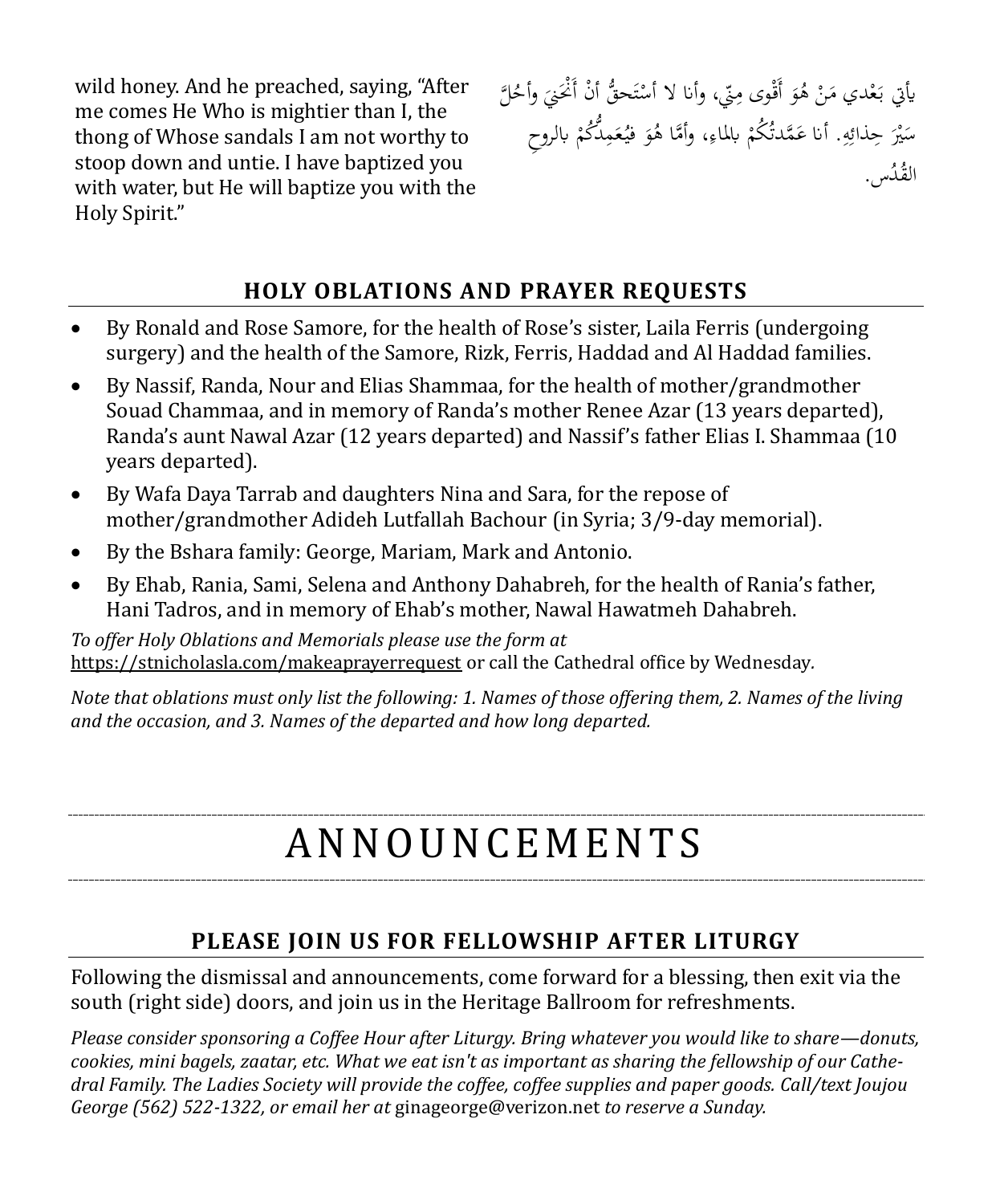### **SEE'S CANDY**

Please remember to order and purchase your holiday See's Candy from Diane Brooks, just in front of the bookstore. Diane also sells See's Candy Gift Cards. That way, you can give a gift at any time during the holidays! Contact Diane at 562-761-8436 or [rockinwomom@gmail.com.](mailto:rockinwomom@gmail.com)





### **SERVICES FOR THE EPIPHANY**

### **Wednesday, Jan. 5: Paramon of the Feast – strict fasting**

- Royal Hours of the Epiphany 10 am
- Divine Liturgy and Great Blessing of Water, 6:30 pm

### **Thursday, Jan. 6: Great Feast of the Epiphany**

- Matins, 9:15 am
- Divine Liturgy, 10:30 am

# **GOD BLESS YOUR HOME AND ALL WHO DWELL IN IT**

After the Twelve Days of Christmas, we celebrate the Feast of Epiphany, which includes taking the blessed water to the homes of all our parishioners.



Thus Fr. Nabil would like to come and visit with you, get to know you, pray with you and ask God to bless your home. In many cases, Fr. Andrew will join him for the home blessing.

Kindly return the coupon below to request your house blessing. Father would like to do his best to see as many as possible before Lent (which will start March 7, 2022).

| <b>House Blessing Scheduling Form</b>                                                                                                                           |                                                                                                                               |  |
|-----------------------------------------------------------------------------------------------------------------------------------------------------------------|-------------------------------------------------------------------------------------------------------------------------------|--|
| Name                                                                                                                                                            | Telephone                                                                                                                     |  |
| <b>Address</b>                                                                                                                                                  | Email                                                                                                                         |  |
|                                                                                                                                                                 | Check ALL Possible Days: $\square$ Sun $\square$ Mon $\square$ Tue $\square$ Wed $\square$ Thu $\square$ Fri<br>$\square$ Sat |  |
| Check ALL Possible Times:                                                                                                                                       | $\Box$ Mornings $\Box$ Afternoons $\Box$ Evenings                                                                             |  |
| □ Do not schedule me for a house blessing at this time. I will call Father when I'm ready.<br>Please place in tray in church, or mail back as soon as possible. |                                                                                                                               |  |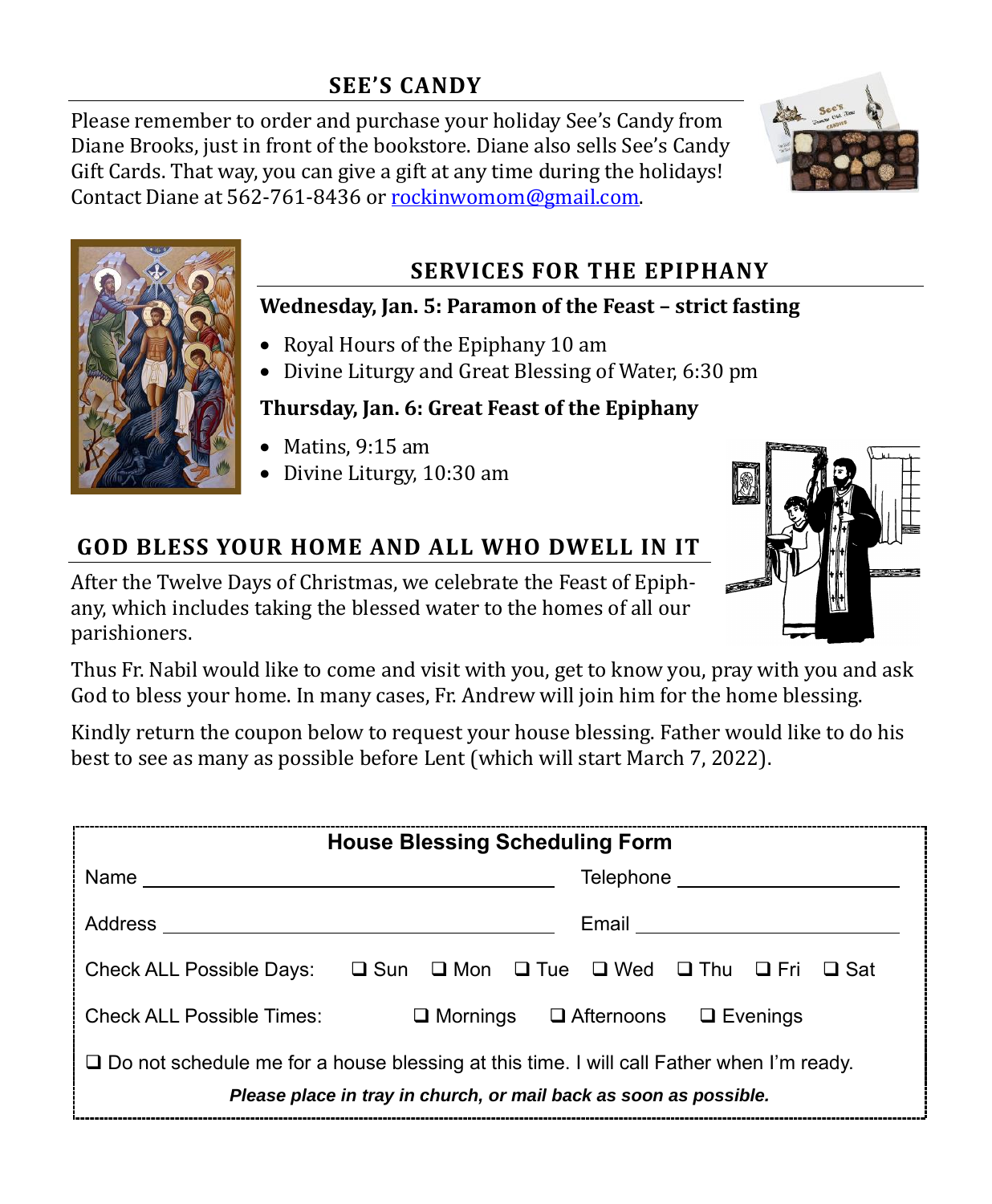### **FREE COVID-19 TEST KITS**



We have received from Los Angeles County a supply of Coronavirus Test Kits. *Each box contains TWO rapid tests.* Please feel free to take one from the narthex if you have any question about having been exposed to someone who may have been contagious.

### **PICK UP 2022 CALENDARS IN NARTHEX**

Our new church icon calendars are now available. Please take one. The calendar grid includes each day's scripture readings and indicates fasting days and commemorations, and it includes space for your own notes and appointments.



# **VISITATION AND PILGRIMAGE: TUESDAY, JANUARY 4, 11 AM**

The Cathedral family will be hosting members of St. Matthew Church in Torrance as they travel to St. Nicholas on a pilgrimage to venerate the relics of St. Raphael in its new shrine. We encourage all our parishioners to attend and share in fellowship with our brothers and sisters from St. Matthew. A light lunch will be served in the Heritage Ballroom after the veneration. Hopefully this will be the start of a new program of outings and visits to other churches and places of interest in the area. Please let us know you plan to attend in order for us to provide enough lunch for everyone. Contact Diana Kronfli at 818-468-3733.



Winter Camp, Feb. 17-21, is almost full. 7th-12th Graders: if you haven't signed up yet, do so right away at [www.campstnicholas.com/site/home](http://www.campstnicholas.com/site/home)

**2022 LA - SOUTH BAY** 

Outdoor Water Blessing

and Cross Dive

Saturday, January 8th, 2022 Torrance Beach | 215 Paseo De La Playa

> 2:00 PM Water Blessing & Cross Dive at **Torrance Beach**

3:30 PM Chili Cook-off at St. Matthew Church E-mail office@saint-matthew.net to enter your chill

**5:00 PM** Great Vespers

**St. Matthew Orthodox Christian Church** 2368 Sonoma St. | Torrance, CA 90501